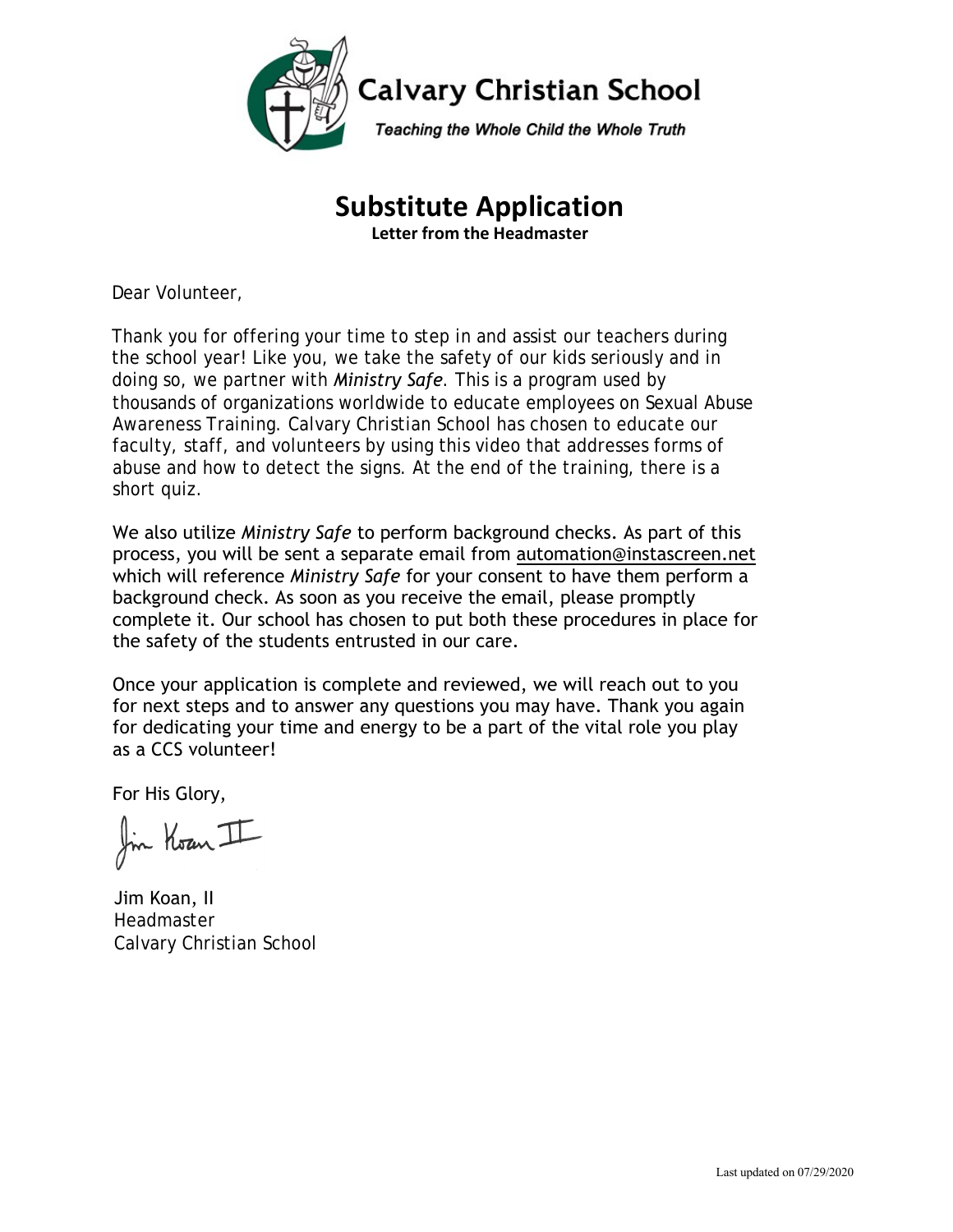

# **Substitute Application**

Date of Application \_\_\_\_\_\_\_\_\_\_\_\_\_\_\_\_\_\_\_\_\_\_\_\_\_\_\_

| Emergency Contact: Name: 2008. [2010]                                                                                                                                                                                          | Cell Number:          |                    |
|--------------------------------------------------------------------------------------------------------------------------------------------------------------------------------------------------------------------------------|-----------------------|--------------------|
| Relationship to You: 2000 and 2000 and 2000 and 2000 and 2000 and 2000 and 2000 and 2000 and 2000 and 2000 and 2000 and 2000 and 2000 and 2000 and 2000 and 2000 and 2000 and 2000 and 2000 and 2000 and 2000 and 2000 and 200 |                       |                    |
| What department(s) are you interested in substituting for?<br><b>Early Education</b><br>$\Box$ Elementary                                                                                                                      | Middle School         | <b>High School</b> |
|                                                                                                                                                                                                                                | Date: $\qquad \qquad$ |                    |

**OFFICE USE ONLY**

| Date |                                              | <b>Initials</b> |
|------|----------------------------------------------|-----------------|
|      | Application received                         |                 |
|      | Resume Received                              |                 |
|      | Personal Testimony Received                  |                 |
|      | Ministry Safe Assigned                       |                 |
|      | Ministry Safe Completed                      |                 |
|      | <b>Background Check Emailed</b>              |                 |
|      | Background Check Approval Verified           |                 |
|      | W-9 Filled Out & Received in Business Office |                 |
|      | Contacted (by phone or person)               |                 |
|      | Comments                                     |                 |
|      | Added to Sub List                            |                 |

7556 Old Moon Road \* Columbus, GA 31909 \* (706) 323-0467 [www.calvaryknights.com](http://www.calvaryknights.com/)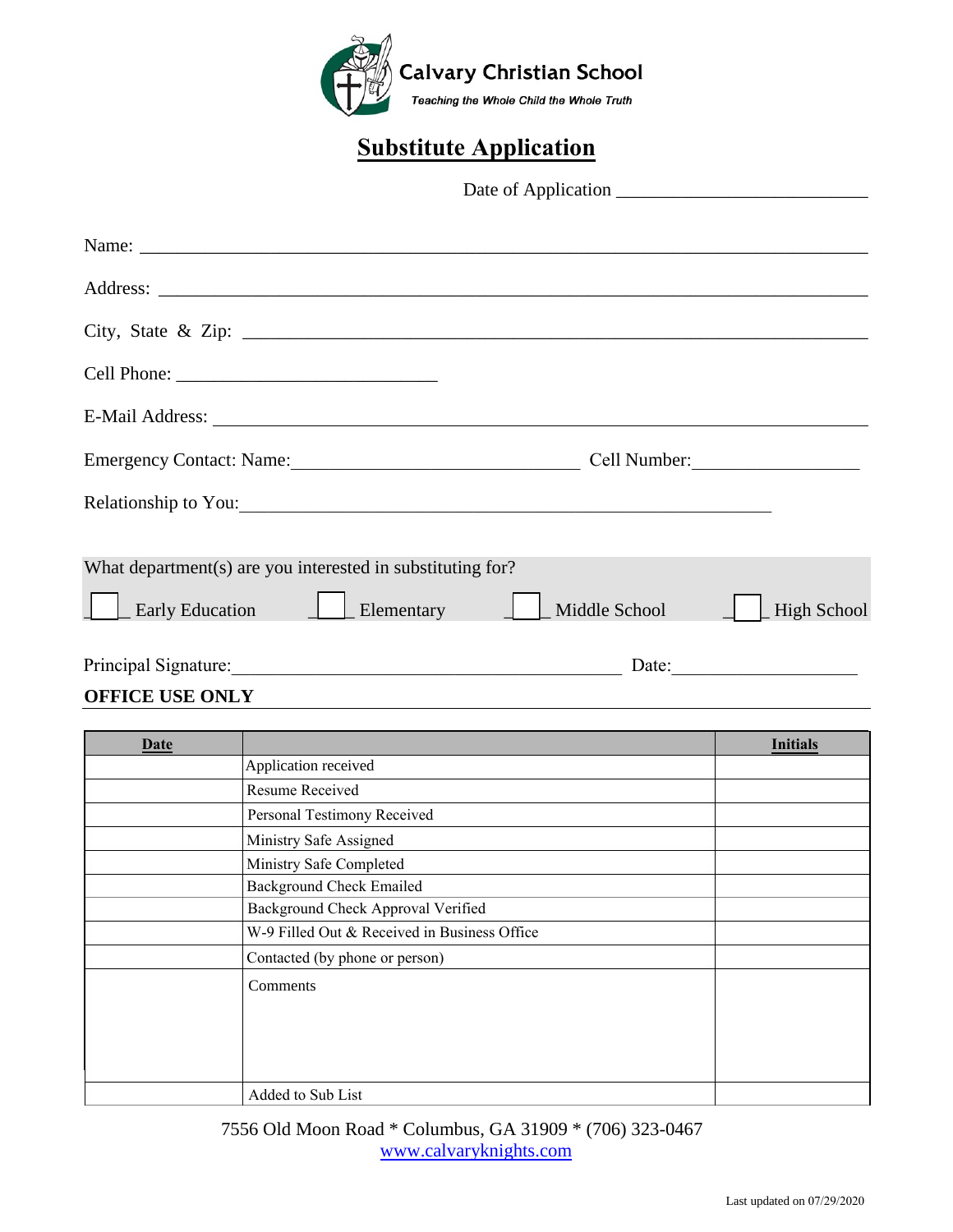

### **Statement of Faith**

### **ABOUT GOD**

God is the Creator and Ruler of the universe. He has eternally existed in three personalities, Father, Son, and Holy Spirit. These three are co-equal and are one God.

#### **ABOUT JESUS CHRIST**

Jesus is the Son of God. He is co-equal with the Father. Jesus lived a sinless, human life and offered Himself as the perfect sacrifice for the sins of all people by dying on a cross. He arose from the dead after three days to demonstrate His power over sin and death. He ascended to Heaven's glory and will return again someday to earth to reign as King of kings, and Lord of lords.

#### **ABOUT THE HOLY SPIRIT**

The Holy Spirit is co-equal with the Father and Son. He is present in the world to make men aware of their need for Jesus Christ. He also lives in every Christian from the moment of salvation. He provides the Christian with power for living, understanding of spiritual truth, and guidance in doing what is right. He gives every Christian a spiritual gift(s), and as Christians we seek to live under His control.

#### **ABOUT THE BIBLE**

The Bible is God's Word to us. It was written by human authors, under the supernatural guidance of the Holy Spirit. It is the supreme truth without any mixture of error.

#### **ABOUT HUMAN BEINGS**

People are made in the spiritual image of God, to be like Him in character. People are the supreme object of God's creation. Although every person has tremendous potential for good, all of us are marred by an attitude of disobedience toward God called "sin." This separates people from God.

#### **ABOUT SALVATION**

Salvation is God's free gift to us, but we must accept it. We can never make up for our sin by self-improvement or good works. Only by trusting in Jesus Christ as God's offer to forgive us can anyone be saved.

#### **ABOUT ETERNAL SECURITY**

Because God gives us eternal life through Jesus Christ, the true believer is secure in that salvation for eternity. If you have been genuinely saved you cannot "lose" your salvation. Salvation is both given and maintained by grace.

#### **ABOUT ETERNITY**

People were created to exist forever. We will either exist eternally separated from God by sin, or with Him through His forgiveness and salvation. We will be either eternally in heaven or hell.

Accepted \_\_\_\_\_\_\_\_\_\_\_\_

Please initial

7556 Old Moon Road \* Columbus, GA 31909 \* (706) 323-0467 [www.calvaryknights.com](http://www.calvaryknights.com/)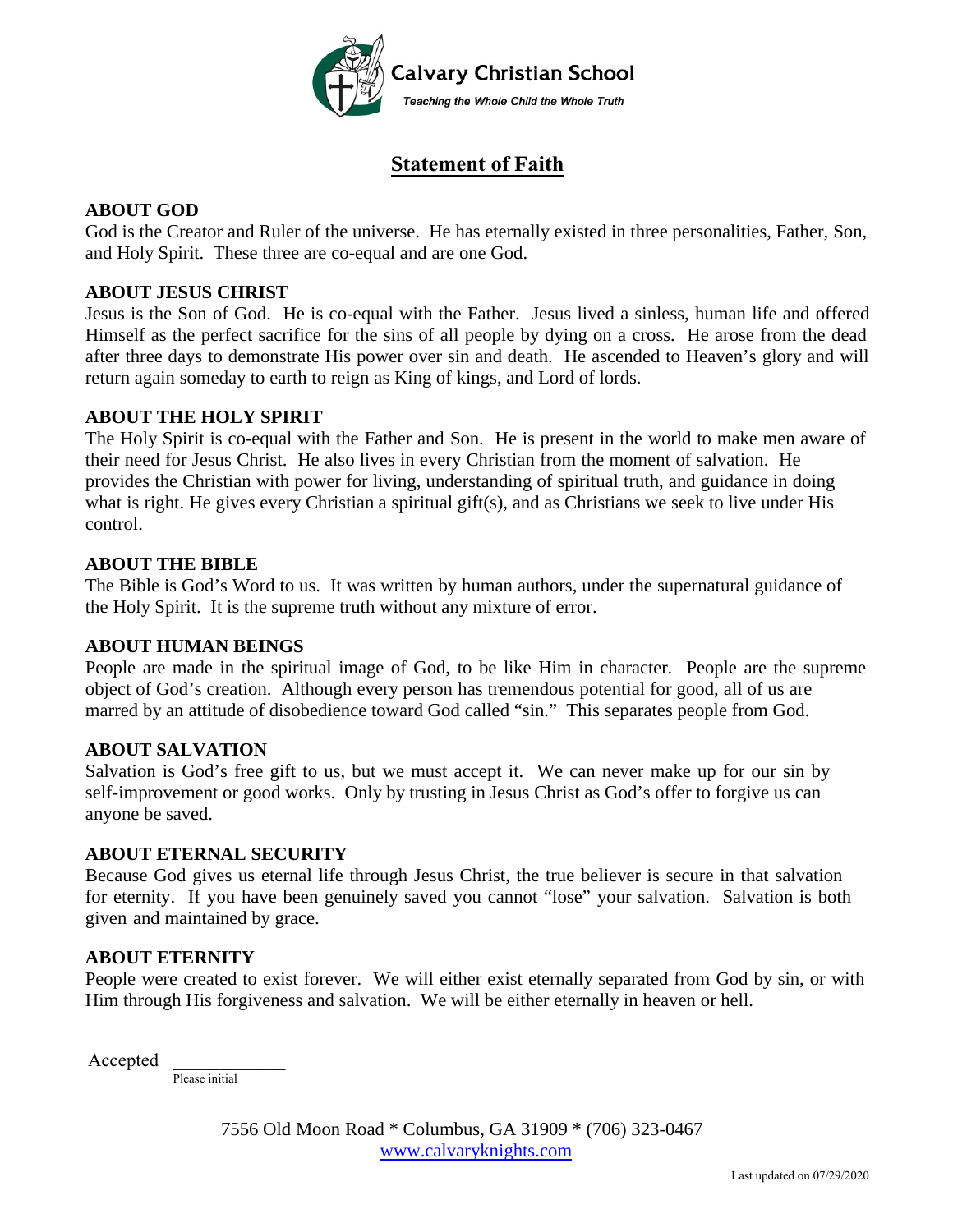

## **Personal Information**

Name: \_\_\_\_\_\_\_\_\_\_\_\_\_\_\_\_\_\_\_\_\_\_\_\_\_\_\_\_\_\_\_\_\_\_\_\_\_\_\_\_\_\_\_\_\_\_\_\_\_\_\_\_\_\_\_\_\_\_\_\_\_\_\_\_\_\_\_\_\_\_\_\_\_\_\_\_\_\_

### **Education/Training**

| <b>High School</b>        | Location | Year of<br><b>Graduation</b>    |               |                                                       |
|---------------------------|----------|---------------------------------|---------------|-------------------------------------------------------|
| <b>College/University</b> | Location | <b>Dates</b><br><b>Attended</b> | <b>Degree</b> | <b>Credits</b><br>(specify<br>semester or<br>quarter) |
|                           |          |                                 |               |                                                       |
|                           |          |                                 |               |                                                       |
|                           |          |                                 |               |                                                       |
|                           |          |                                 |               |                                                       |

Please indicate the number of credits you have earned in each of the following categories:

| Bible & Theology | <b>Christian Education</b> | <b>Church Education</b> | <b>Education</b> |
|------------------|----------------------------|-------------------------|------------------|
|------------------|----------------------------|-------------------------|------------------|

\_\_\_\_\_\_\_\_\_\_\_\_\_\_\_\_\_\_\_\_\_\_\_\_\_\_\_\_\_\_\_\_\_\_\_\_\_\_\_\_\_\_\_\_\_\_\_\_\_\_\_\_\_\_\_\_\_\_\_\_\_\_\_\_\_\_\_\_\_\_\_\_\_\_\_\_\_\_\_\_\_\_\_\_

Any other formal or informal Bible training: \_\_\_\_\_\_\_\_\_\_\_\_\_\_\_\_\_\_\_\_\_\_\_\_\_\_\_\_\_\_\_\_\_\_\_\_\_\_\_\_\_\_\_\_\_\_\_\_

Would you be able to lead a child to Christ or pray with them about something if asked?

Do you have plans for further training? If yes, please explain. \_\_\_\_\_\_\_\_\_\_\_\_\_\_\_\_\_\_\_\_\_\_\_\_\_\_\_\_\_\_\_\_\_\_

### **\*\*PLEASE ATTACH CURRENT RESUME WITH ALL WORK EXPERIENCE\*\***

\_\_\_\_\_\_\_\_\_\_\_\_\_\_\_\_\_\_\_\_\_\_\_\_\_\_\_\_\_\_\_\_\_\_\_\_\_\_\_\_\_\_\_\_\_\_\_\_\_\_\_\_\_\_\_\_\_\_\_\_\_\_\_\_\_\_\_\_\_\_\_\_\_\_\_\_\_\_\_\_\_\_\_\_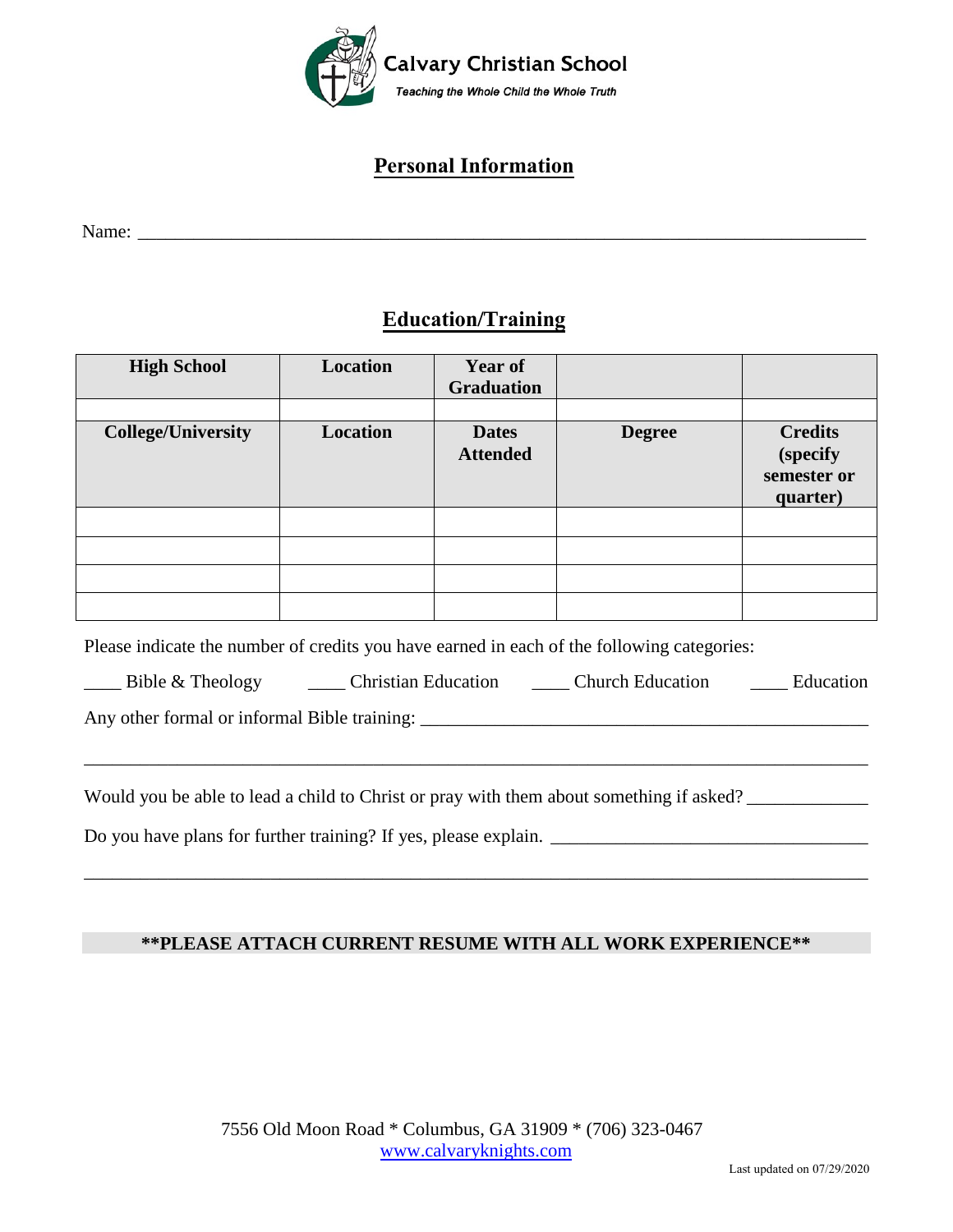### **Experience**

|  | Please list interests, experience, or hobbies that make you qualified for substitute teaching __________   |
|--|------------------------------------------------------------------------------------------------------------|
|  |                                                                                                            |
|  |                                                                                                            |
|  |                                                                                                            |
|  |                                                                                                            |
|  |                                                                                                            |
|  | <b>Christian Background</b>                                                                                |
|  |                                                                                                            |
|  |                                                                                                            |
|  |                                                                                                            |
|  |                                                                                                            |
|  |                                                                                                            |
|  | <b>Personal Views</b>                                                                                      |
|  | Do you believe the Bible to be the inspired and infallible Word of God, our final authority in all matters |

of faith, conduct, and truth? \_\_\_\_\_\_\_\_\_\_\_\_\_\_\_\_\_\_\_\_\_\_\_\_\_\_\_\_\_\_\_\_\_\_\_\_\_\_\_\_\_\_\_\_\_\_\_\_\_\_\_\_\_\_\_\_\_\_\_\_\_

Do you have any reservations about accepting our statement of faith? If at any point you disagree,

please state your viewpoint. \_\_\_\_\_\_\_\_\_\_\_\_\_\_\_\_\_\_\_\_\_\_\_\_\_\_\_\_\_\_\_\_\_\_\_\_\_\_\_\_\_\_\_\_\_\_\_\_\_\_\_\_\_\_\_\_\_\_\_\_\_

Describe the atmosphere of a classroom that has good discipline.

\_\_\_\_\_\_\_\_\_\_\_\_\_\_\_\_\_\_\_\_\_\_\_\_\_\_\_\_\_\_\_\_\_\_\_\_\_\_\_\_\_\_\_\_\_\_\_\_\_\_\_\_\_\_\_\_\_\_\_\_\_\_\_\_\_\_\_\_\_\_\_\_\_\_\_\_\_\_\_\_\_\_\_\_

\_\_\_\_\_\_\_\_\_\_\_\_\_\_\_\_\_\_\_\_\_\_\_\_\_\_\_\_\_\_\_\_\_\_\_\_\_\_\_\_\_\_\_\_\_\_\_\_\_\_\_\_\_\_\_\_\_\_\_\_\_\_\_\_\_\_\_\_\_\_\_\_\_\_\_\_\_\_\_\_\_\_\_\_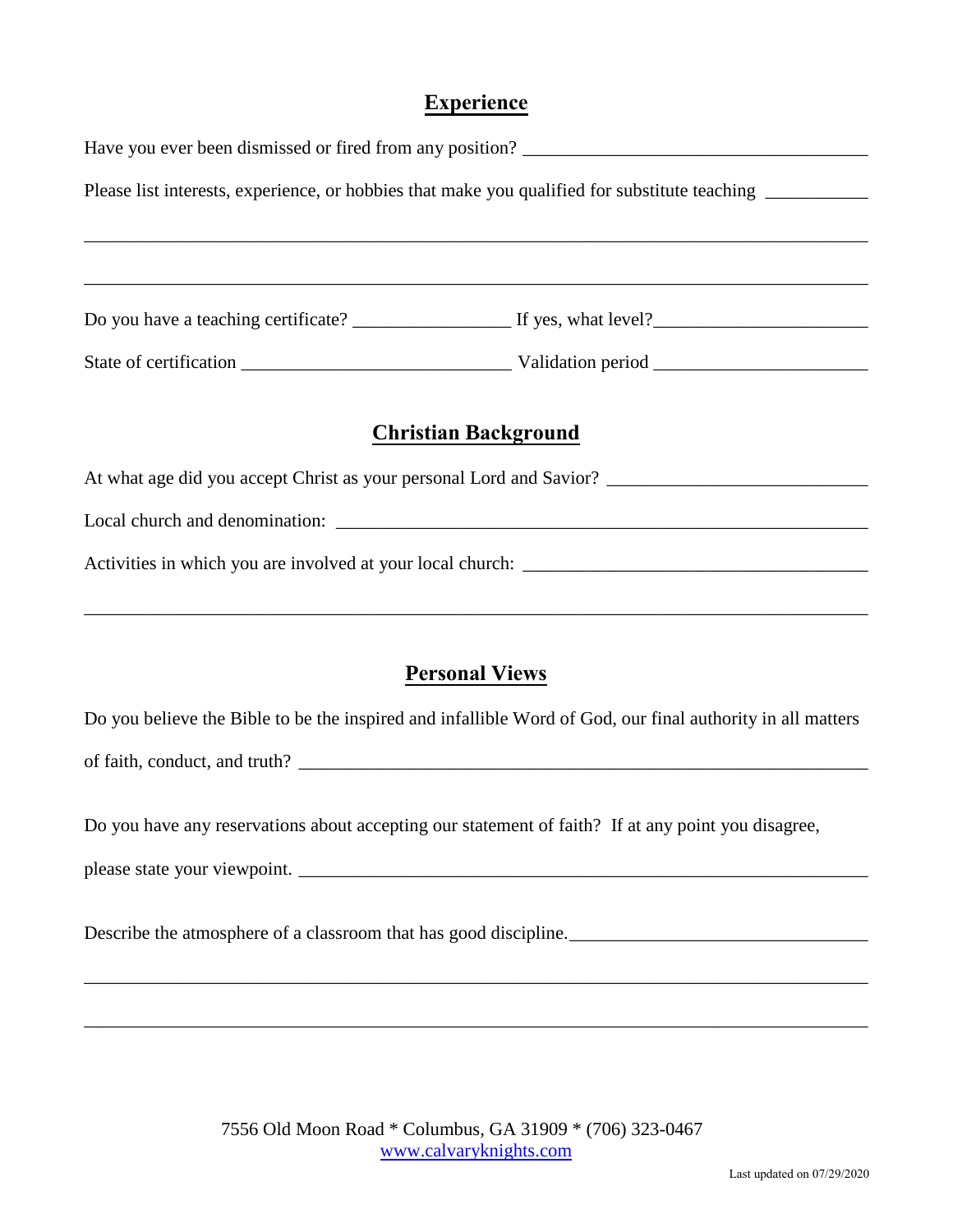## **Your Personal Testimony**